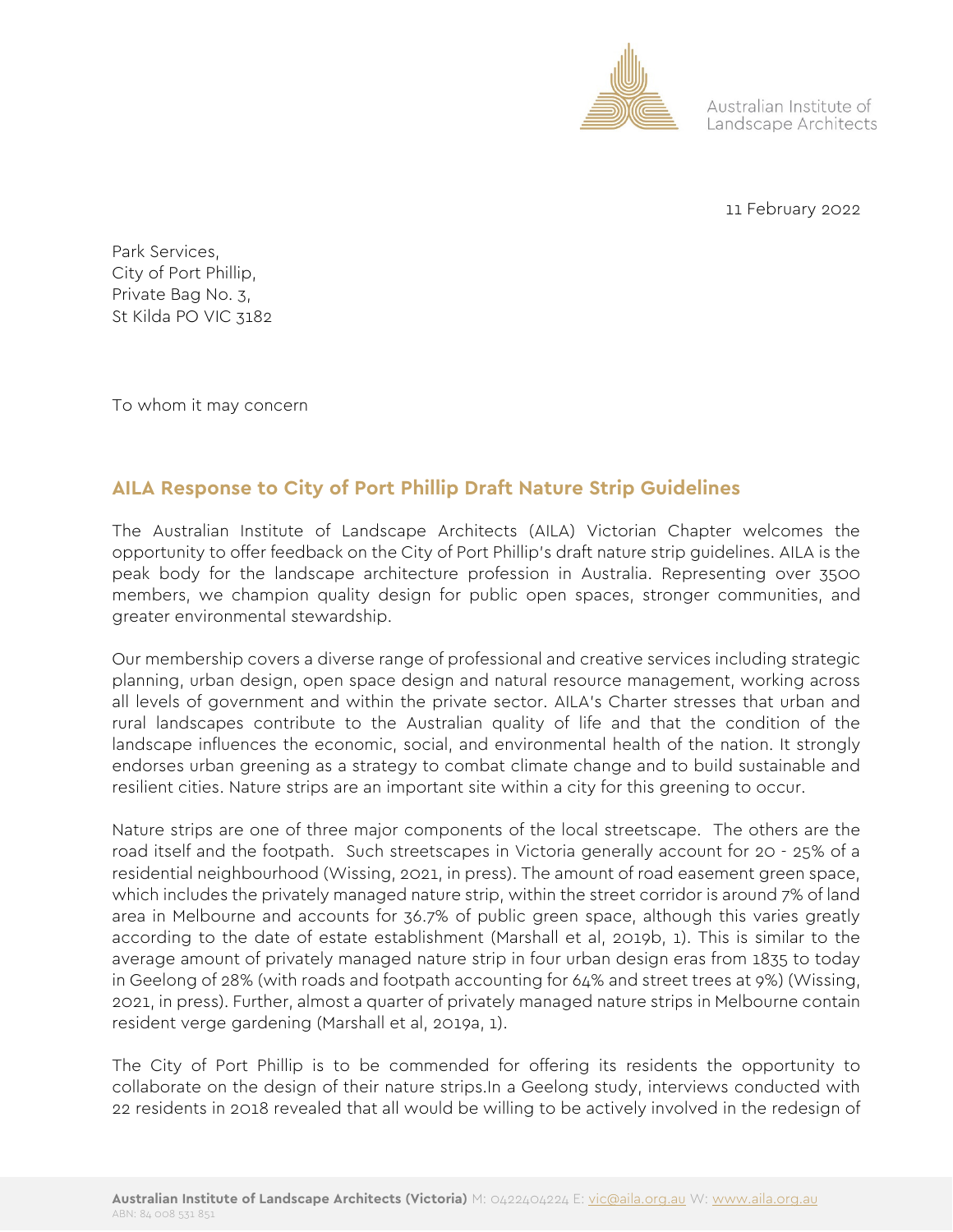

their streetscape if the local Council approached them (Wissing, 2021, in press). Of the desired streetscape design features, 82% wanted to grow vegetables, 77% wanted a place for children to play, and 68% wanted places to sit, places to gather and the installation of rain gardens (Wissing, 2021, in press). Further, preliminary analysis from a national survey undertaken in 2021 and 2022 by Macquarie University, to understand how Australians used their backyards, local streets and local parks during the COVID-19 pandemic, found that 76% of respondents across Australia visited their local street at least weekly, with 68% seeing the street as highly important or important. This compared with 53% visiting their local recreation park weekly, which 60% identified as highly important or important (Wissing, pers. comm, 2022).

In municipalities such as the City of Port Phillip, with very small land areas and predominantly characterised by pre-World War II residential subdivision, the proportion of public open space that nature strips comprise, and thus their importance, is even greater. In the City of Port Phillip, the proportion of public open space (POS) of Council area is 19.5%, double the metropolitan Melbourne average of 9.3%. However, the per person average of POS in the municipality is 38.4  $m<sup>2</sup>$  compared to a metropolitan average of 57.7  $m<sup>2</sup>$  (Victorian Planning Authority, 2017). Further, the City of Port Phillip is generally characterised by comparatively very small residential lot sizes. For example, in 2016, South Melbourne had an average block size of 120 - 140  $m<sup>21</sup>$ , compared to a national average of 735 m<sup>2</sup>. For mostly financial reasons, the opportunity to create new parks in such areas is almost impossible. This makes the local streetscape outside residential properties a particularly attractive option for redesign.

Historically, the City of Port Phillip and its predecessors have been at the vanguard of nature strip development in Melbourne. Early photographs of Melbourne's residential streets, including Carlisle Street, Balaclava, in the City of Port Phillip in 1862, show either grass or a combination of grass and footpath on the side of the road (Butler-Bowden & Couchman, 2005, 504). Likewise, Melbourne's earliest planned nature strips were probably at Port Melbourne's Garden City housing development in the 1920s (Butler-Bowden & Couchman, 2005, 504).

Since the late 19th century, grey infrastructure such as electricity, telecommunications, water, sewerage, and gas has increasingly been included in such street corridors. As early as 1906, complaints were made in Melbourne regarding the poor management of street trees in response to above-ground electricity and telephone wires (Brown-May, 2005b, 691).

A century later, such street corridors are increasingly recognised as being vital places to increase green and blue infrastructure, which provides a range of ecosystem services essential for human health, such as thermal comfort, stormwater management, carbon sequestration and pollination, and mitigating key impacts arising from Australian urban living such as the Urban Heat Island effect, the Urban Stream Syndrome (stormwater runoff) and poor soil health.

Today, the City of Port Phillip's own documents, including reports that inform the Act and Adapt: Sustainable Environment Strategy 2018-28 (City of Port Phillip, undated i) recognise it as a leader in the development of sustainable environments. Unfortunately, the current draft nature strip guidelines updating the 2013 version released for comment by the City of Port Phillip do not appear to be consistent with the directions identified in various Council documents including

<sup>1</sup> <https://chartingtransport.com/2016/05/22/are-melbourne-suburbs-full-of-quarter-acre-blocks/> , accessed 21 January 2022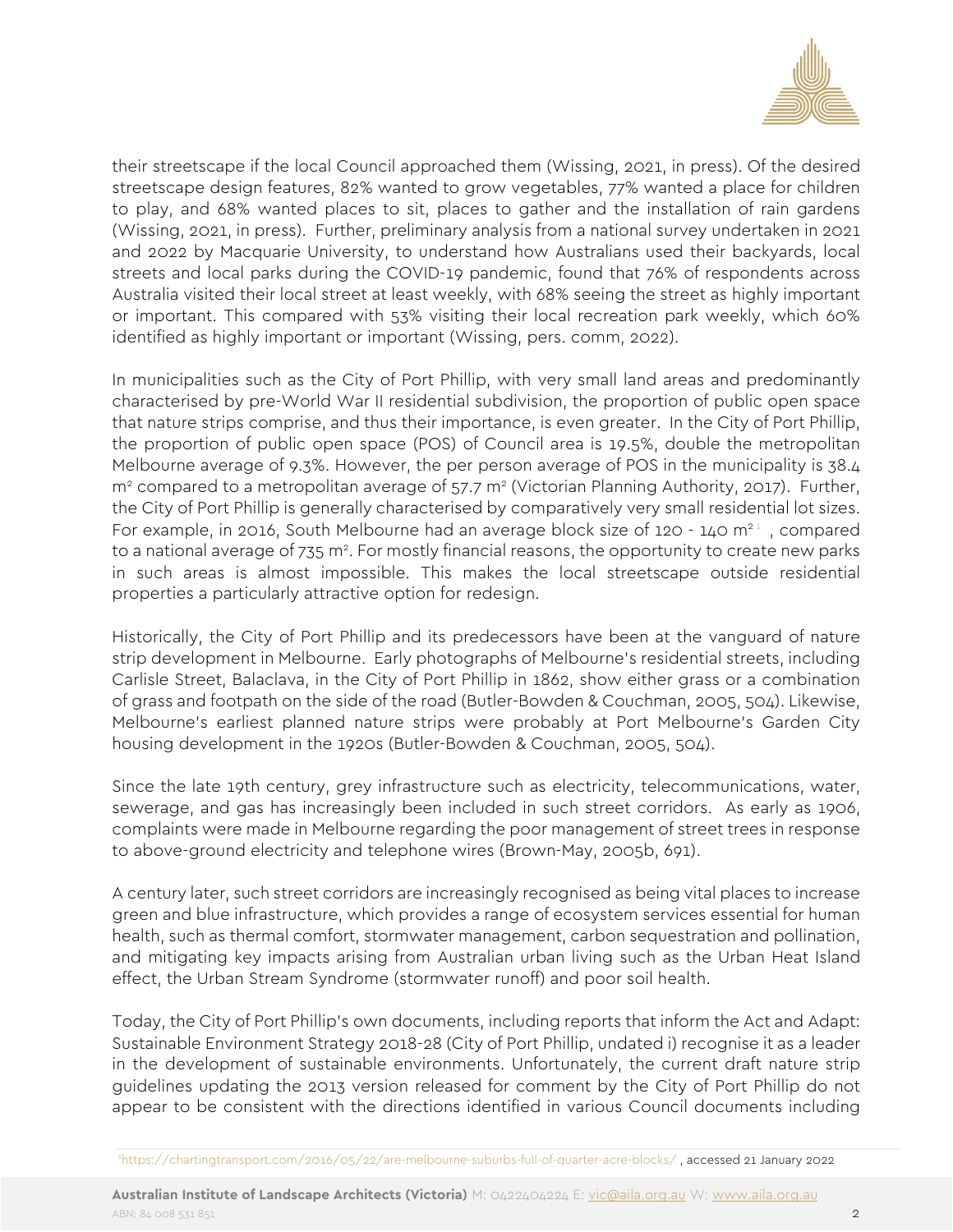

the Move Connect Live Integrated Transport Strategy 2018-2028 (City of Port Phillip, undated ii) or the very recent Places for People: Public Space Strategy 2022-32 (City of Port Phillip, undated iii). Further, the draft Nature Strip Guidelines do not appear to be consistent with tree protection zones outlined in AS4970 (2009). Elevated planting boxes also do not enable the capture and treatment of urban stormwater.

The City of Port Phillip's request for comments on the draft guidelines provides an excellent opportunity to reinforce the need for high-quality collaborative design to achieve the objectives identified in Council's Sustainable Environment Strategy, Integrated Transport Strategy and Public Space Strategy. We see these guidelines as standard defensive rules to be used only in cases of dispute or damage to existing trees or public risk. The City of Port Phillip needs to produce best-practice streetscapes that are attuned to increased sustainability under the pressure of a climate emergency.

The guidelines should be used with discretion as necessary with the overall aim of enhanced urban biodiversity and resident participation in the care and maintenance of their local street. Nature strip guidelines should facilitate urban gardening by all its residents.

Such guidelines should not be too prescriptive as this can result in inequitable access to gardening nature strips. Prescriptive setbacks in narrow streets are likely to preclude the establishment of a nature strip garden. We suggest that guidelines should not specify setbacks from assets but make it clear that access to assets might result in damage or destruction of the garden and that costs of reinstatement are the responsibility of the resident. Similarly, issues of liability can be clearly addressed. We recommend that these nature strip guidelines be edited to increase discretion on setbacks and then used in the short term to provide general guidance.

The role of landscape design is particularly important. Considered, early design of the street landscape is critical: while good design typically costs around 10% of a project, it locks in over 80% of the impacts, good, bad, or otherwise. These guidelines don't address change to street design apart from possible addition of raised planters and changes of treatment from grass (or gravel) and resident-planted shrubs.

Ideally, nature strips should be designed as one component of the road reserve. AILA commends the City of Port Phillip for developing its public space strategy Places for People: a Public Space Strategy, 2022-2032 (City of Port Phillip, undated iii). Roads and streets should be designed for both movement and place (Department of Transport 2019).

Nature strips, medians and canopy trees contribute strongly to a sense of place. Consequently, the preferences of the residents, whose place it is, must be given priority in the design of their streetscapes. We strongly recommend that the City of Port Phillip review their objective in developing nature strip guidelines and instead implement their strategy Places for People, including the development of landscape masterplans in a co-design process with residents.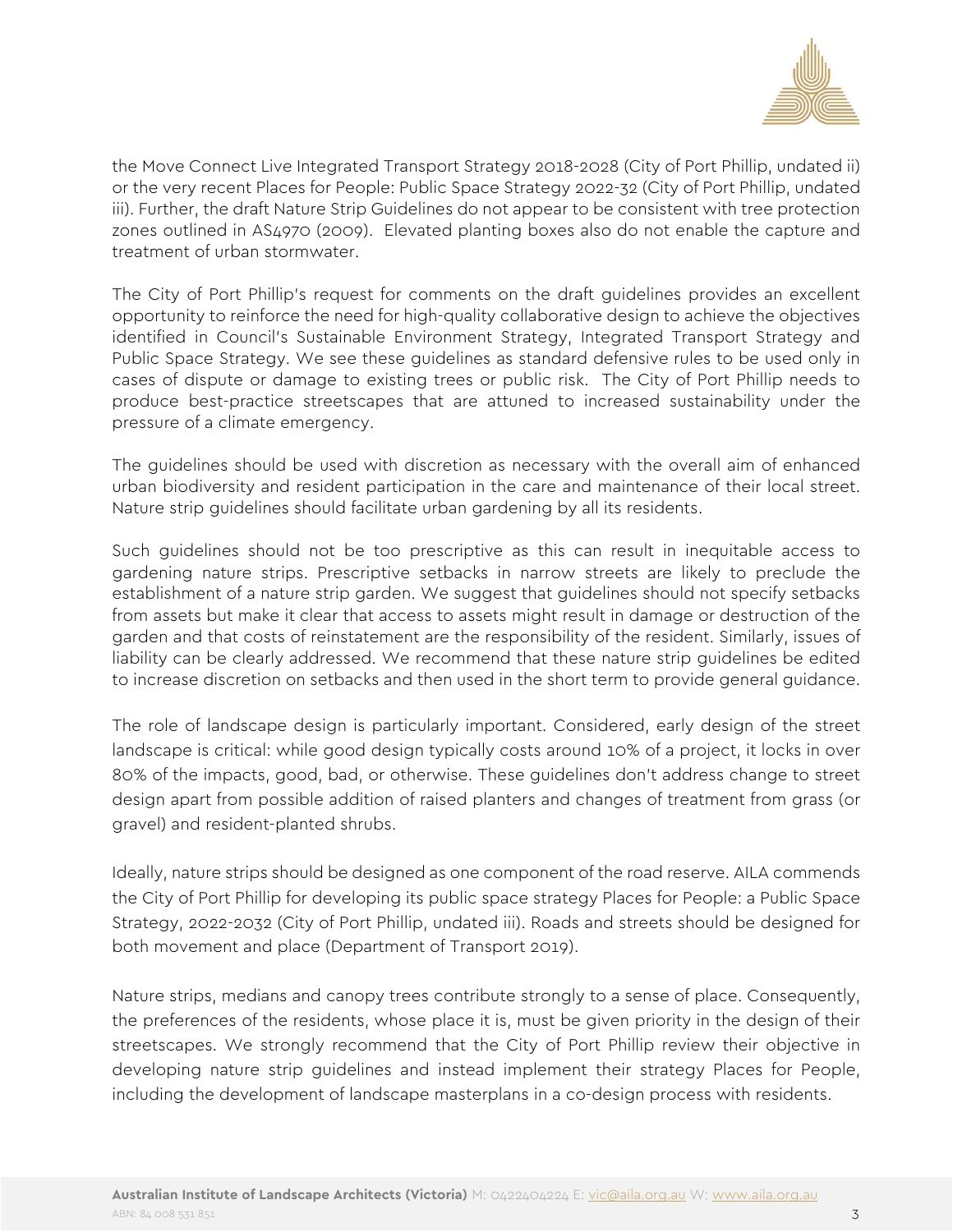

We encourage the City of Port Phillip to commence a precinct-based process of street masterplanning and design that reconsiders the future of each street with the aim of detailing future works that meet the objectives of council's sustainability, transport, public space and WSUD guidelines.

This should be a collaborative, all-of-council, process led by landscape architects, but also involving traffic, services and WSUD engineers, horticulturalists, arborists, and communication and community engagement staff.

The plans should identify and cost all works that will develop the streets in line with new council policies. These works could be prioritised and staged, with the work being also available for grant applications to State and Federal government.

The aim of each precinct plan should be to reduce the percentage of hard pavement dedicated to vehicle movement and parking and increase space allocated to safe active transport and urban greening. Water retention in each precinct should be increased through changes to surfaces and WSUD techniques. Space given over to gardens in medians and nature strips should be maximised. Undergrounding of overhead services should be explored with priority given in heritage areas and where they limit the healthy development of existing or planned canopy trees.

City of Melbourne maintains a running record of street design projects that recover road space in this way. AILA envisages that money invested by council in refitting their streets in this way to enhance their liveability will eventually produce a financial return through rate revenue resulting from enhanced property values.

## **Recommendations**

In conclusion, AILA (Vic) makes the following recommendations in reviewing the City of Port Phillip's draft nature strip guidelines:

- 1. The draft nature strip guidelines should be edited to increase discretion on setbacks and used only in the short term to encourage streetscape gardening, by interested residents, that enhances urban biodiversity.
- 2. The draft nature strip guidelines should provide commentary and evaluation on the benefits of nature strips in urban cooling and meeting council's targets for Urban Heat Island reduction and urban tree canopy increase (%).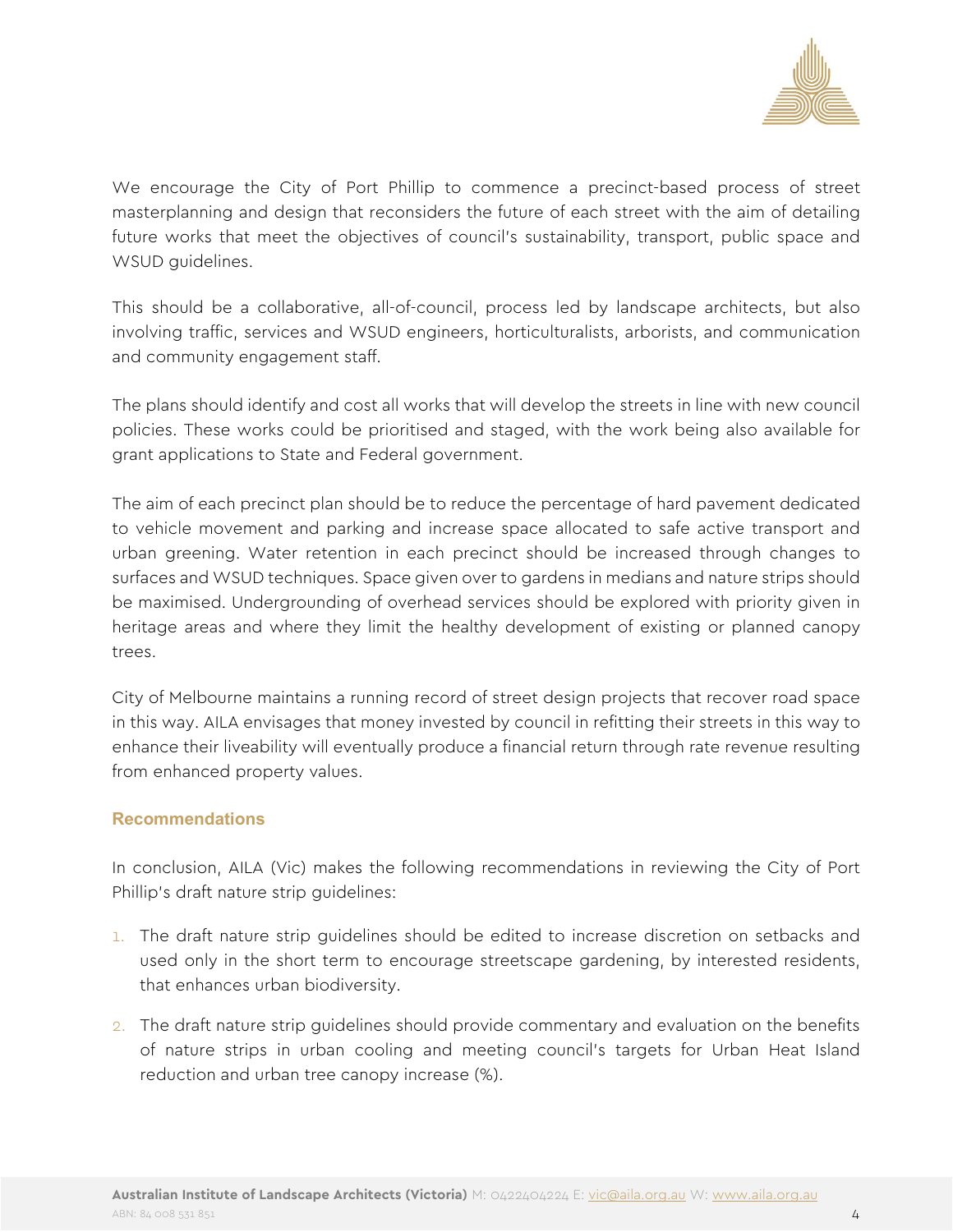

- 3. The City of Port Phillip should commence a precinct-based process of street master planning and design that reconsiders the future of each street with the aim of detailing future works that meet the Council's objectives for sustainability, transport, green infrastructure and public space and WSUD guidelines. The nature strip should be designed as part of the entire street. Residents should be involved in this design process, and nature strip gardening should be facilitated.
- 4. The City of Port Phillip should consider how the draft nature strip guidelines can assist in the understanding and assessment of landscape performance. This may consider sustainability metrics, economic evaluation and broader understanding of urban ecologies within the municipality.

We would welcome the opportunity to discuss this issue with you further.

Yours Faithfully

Regards,

**Matt York** AILA President Victoria Australian Institute of Landscape Architects

This submission has been prepared by a working group of AILA Victoria, co-ordinated by Dr Meredith Dobbie, Environment Committee Chair.